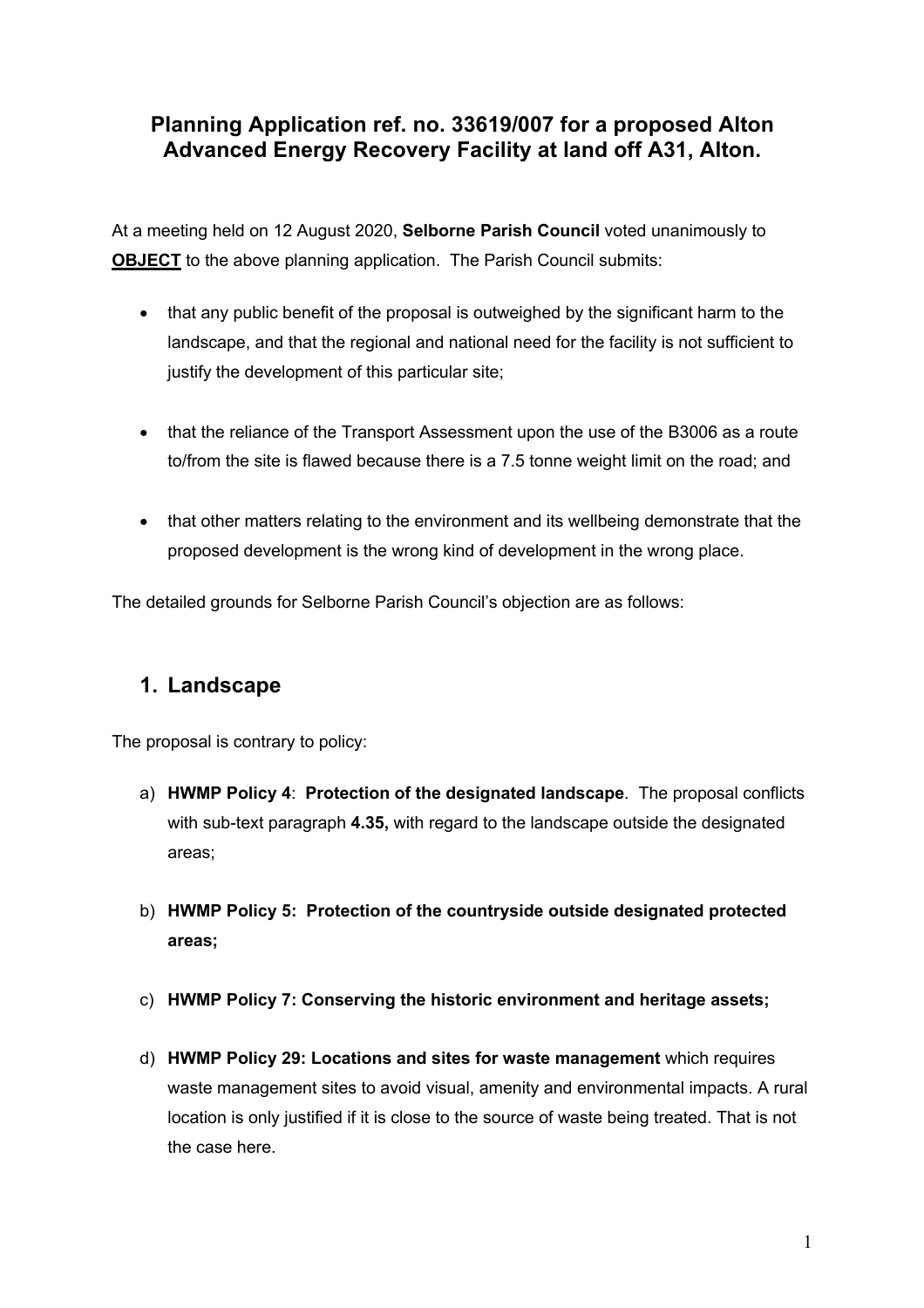#### e) **EHDC JCS Policy CP20** which protects **the setting** of the National Park.

The building will be in the foreground of the protected landscape of the South Downs National Park, greatly affecting its setting.

f) **The Assessment of Sites and Areas for Waste Management Facilities in Hampshire (v5) (2012**) finds part of the site to be suitable for **Categories 1 and 2,** the other part of the site for **Categories 1-4**. The Assessment rules out this particular site for development in **Category 5** and **Category 6** (enclosed buildings with stack) unless the suitability of the site for buildings with a stack can be demonstrated.

The proposed building is in **Category 6**: it has two large stacks in a location where the suitability of the site for buildings with a stack has not been demonstrated.

- g) **The Defra Circular (2010**), guidance for National Parks, states at paragraph 31: "Major development in or adjacent to the boundary of a Park can have a significant impact on the qualities for which they were designated." *(our emphasis)*
- h) **NPPF Paragraphs 109 and 170**, identify that 'valued landscapes' should be protected and enhanced, as is acknowledged in paragraph 5.3.83 of the applicant's Planning Statement.

Since the 2012 NPPF first introduced the concept of 'valued landscapes', there has been a growing amount of case law starting with *Stroud DC v SSCLG and Gladman (2), Ouseley J.,* and *CEG Land Promotions v SSCLG (2018),* amongst many others.

Mr Justice Ouseley's Judgment in the *Stroud (2014)* case stated that*:*

*"The NPPF is clear: that designation is used when designation is meant and valued is used when valued is meant and the two words are not the same."*

He further explained in his *CEG Land Promotions (2018)* Judgment*:*

"(1) A site's role in the wider landscape does not depend on "demonstrable physical attributes" of a particular site – "*It would be bizarre if the way in which the red line was drawn, defining the site on whatever basis was appropriate, and*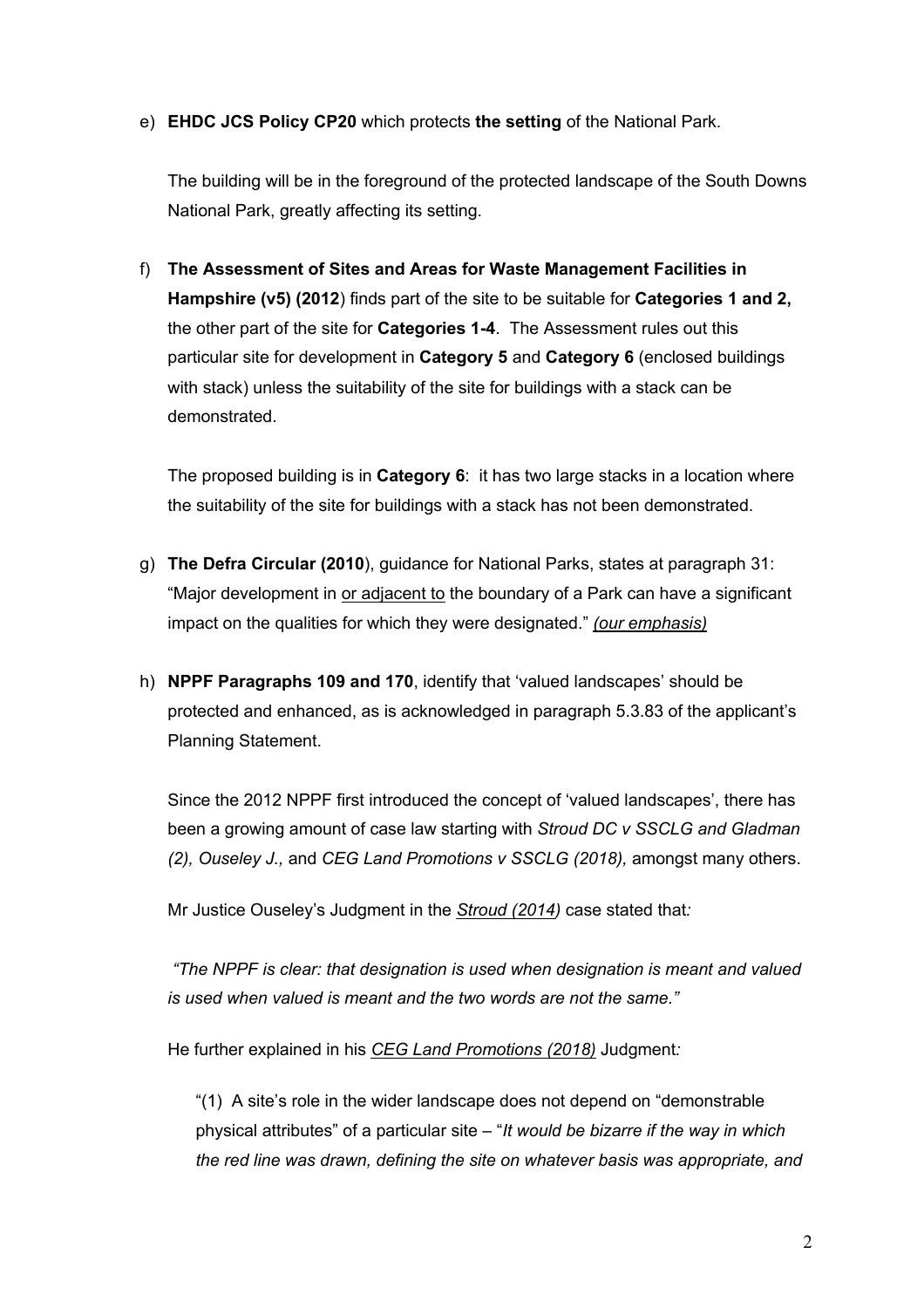*which need have nothing to do with landscape issues, crucially affected landscape evaluation. It would be equally bizarre to adopt a wholly artificial approach to landscape evaluation where, in most cases, a development site is but part of a wider landscape"*.

*"(2) Stroud* decided that the concept of "valued landscapes" in [109] of the Framework is not confined to landscapes which have a particular designation."

- 1.1 In support of the above, the evidence indicates that the proposed AAERF development would have a significant and detrimental impact upon a greatly valued landscape for the following reasons:
	- i) The Wey Valley borders the National Park and is considered by many to be a 'valued landscape' in terms of paragraphs 109 and 170 of the NPPF.

In 1830, William Cobbett wrote about the Wey landscape in his 'Rural Rides'. The landscape now forms the foreground to the South Downs National Park.

- ii) Natural England states that "the development site is within the impact risk zone of the following designated nature conservation sites: Upper Greensand Hangers: Whyte to Wheatley SSSI and Bentley Station Meadow SSSI."
- iii) The views from numerous footpaths would also be significantly adversely affected, including the Long Distance paths St Swithun's Way and The Writers' Way.
- iv) The Planning Statement at paragraph 5.3.19 acknowledges that: 'A number of designated heritage features are located in the surrounding landscape, including conservation areas, Grade I, II\* and II listed buildings and scheduled monuments'. There are 'some adverse effects to the heritage setting of a number of heritage assets within the study area' but the applicants consider 'the magnitude of the effect to be 'low'.

We disagree. Grade II\* listed Bonhams Farm, for example, is less than 500m from the site: the proximity of the proposed development would have a detrimental and lasting impact on its setting.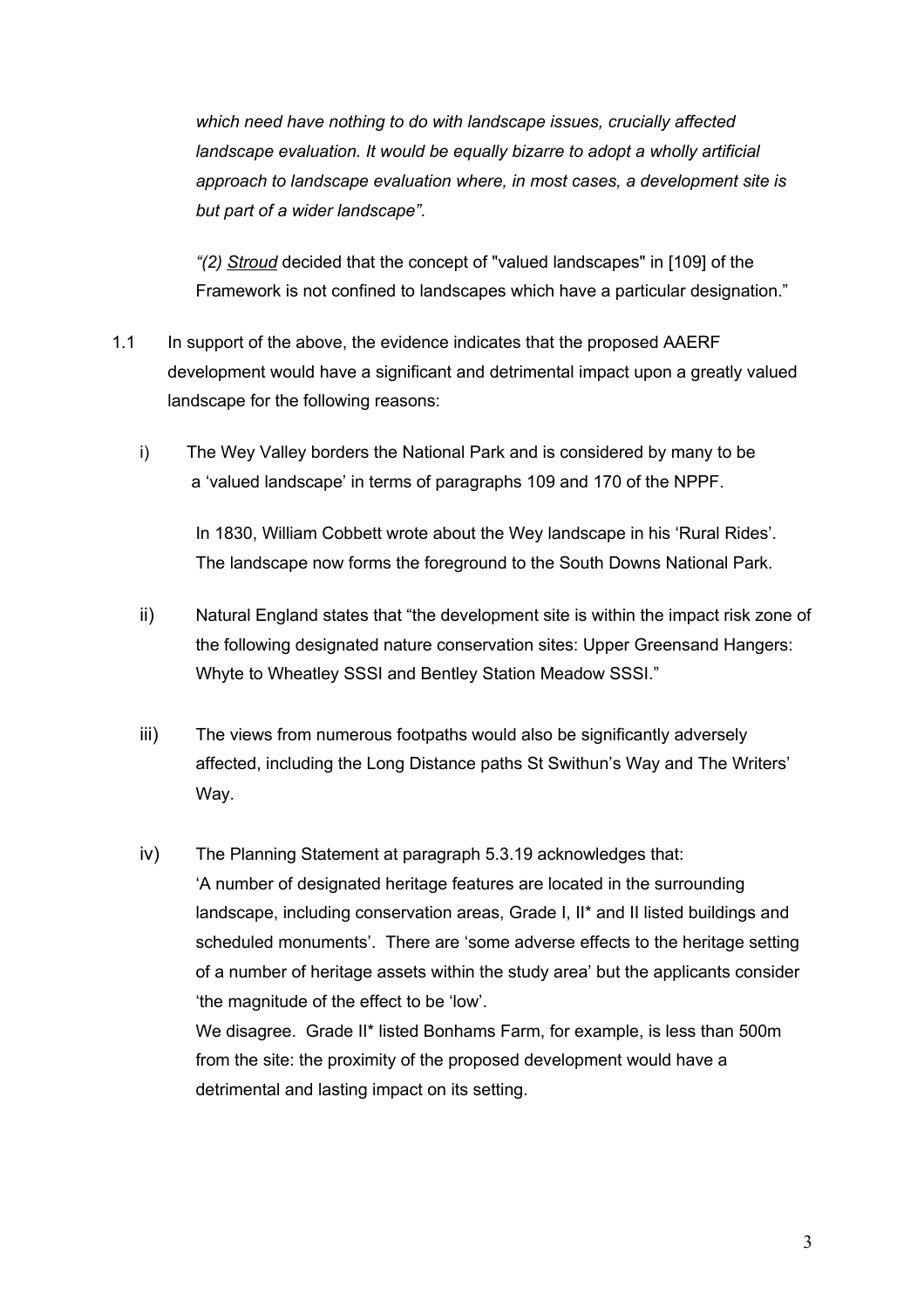- v) Para. 5.3.29: The LVIA concludes that 'there would be some localised significant adverse effects upon landscape character and nearby viewpoints.' We agree.
- vi) Para. 5.3.40: 'The proposed process building and the stacks would be clearly visible from a number of locations.'
- vii) Para. 5.3.68: '… the building would be clearly evident in the landscape from many viewpoints…
- viii) The claim that 'adverse impacts of the development are at worst localised' fails to recognise that the very attractive local area is characterised by the close proximity of the South Downs National Park. The proposal would not contribute to the landscape of the area nor to the visual setting of the National Park, quite the reverse.
- ix) The imposing immensity of the physical bulk and mass of the proposed building would be wholly incongruous in this rural river valley. The building would resemble a colossal ocean liner beached in the Hampshire countryside. It would not be disguised by green walls. The two 80m chimneys would be seen from miles around, intruding upon the horizon, breaking the skyline and causing a devastating visual impact upon this pastoral landscape.

# **2. Traffic and transport**

a) The application states that the B3006 through the village of Selborne will be used as the access route from the A3 to the A31 and vice versa. Such an assumed concept must be fiercely challenged. **There is a 7.5 tonne limit on the B3006 for very good reasons**:

The 7.5 tonne weight limit was imposed some 25 or 30 years ago because it became necessary to protect the historic village of Selborne from the harm caused by HGV traffic. The natural beauty of Selborne, immortalised by Gilbert White in 1789, has rightly earned the village and its environs the titles of "The jewel in the crown of Hampshire" and "The jewel in the crown of the South Downs National Park". The narrow bends in the road, e.g. near the junction with Honey Lane and near the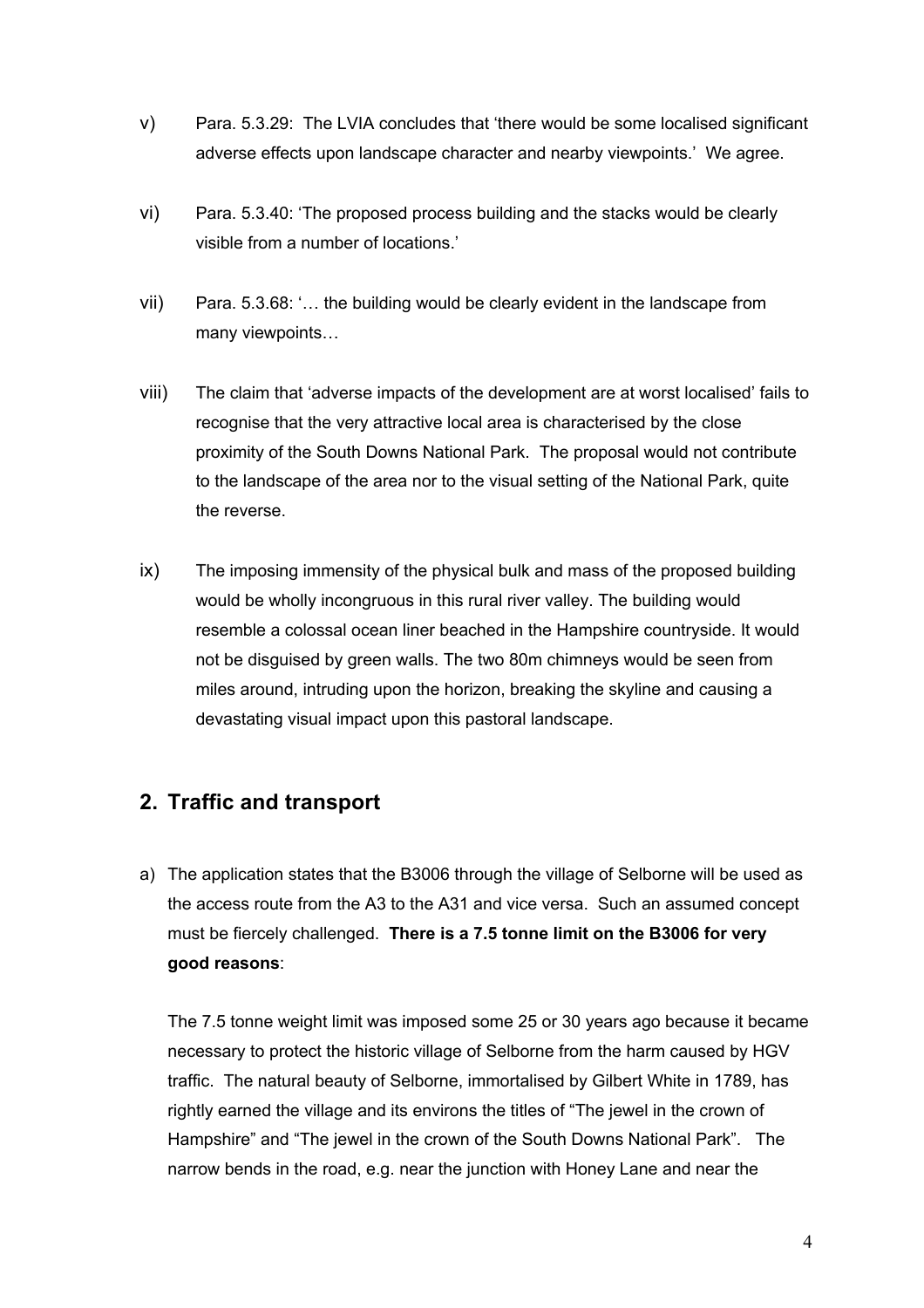junction with Gracious Street, are wholly unsuitable for negotiation by HGVs, including articulated HGVs. The many listed buildings, Grade I, II\* and II, that front the road would be damaged by the vibration of HGV traffic. There is a primary school in a dip, and there are very narrow pavements throughout the village. HGV traffic would compromise the safety of school children, of residents and of the over 20,000 tourists who come to the village every year.

The **Traffic Assessment** states that an estimated 18 HGVs would come through Selborne on every day of the year except for Christmas Day, Boxing Day and New Year's Day.

The TA continues:

para. 7.5.9: - 'In terms of HGV trips, the location which could experience the greatest impact is the B3006 **through the village of Selbourne** (*sic)*, however this comprises 4 two-way trips per hour …'

para 7.5.10: - 'When the AM and PM peak hours are considered, the largest increase in flows is again **through the village of Selbourne** (*sic*)'; and, throughout the Assessment, 'this level of impact would not be perceptible to the casual observer.' There are no 'casual observers' in Selborne: there are residents and there are visitors whose experience of Selborne's natural beauty would be diminished by HGVs associated with the AAERF.

The TA makes no mention of the 7.5t limit on the Selborne road, suggesting either that the proposal to use the B3006 was inadequately researched, or that the applicant believes that the Highway Authority would lift the weight limit that is necessary to protect the village.

Table 7.6 of the TA indicates that the B road in Selborne would bear more HGV traffic than would the A31 south, the A339 Basingstoke road or the A32 south. The reality, as a matter of fact, is that the 7.5 tonne limit on the B3006 means that HGV traffic cannot travel along the road through Selborne at all. Therefore, the TA's reliance upon the use of the B3006 is fundamentally flawed.

In effect, the planning application would necessarily require that the properly imposed 7.5 tonne weight limit on the B3006 should be formally lifted. The character of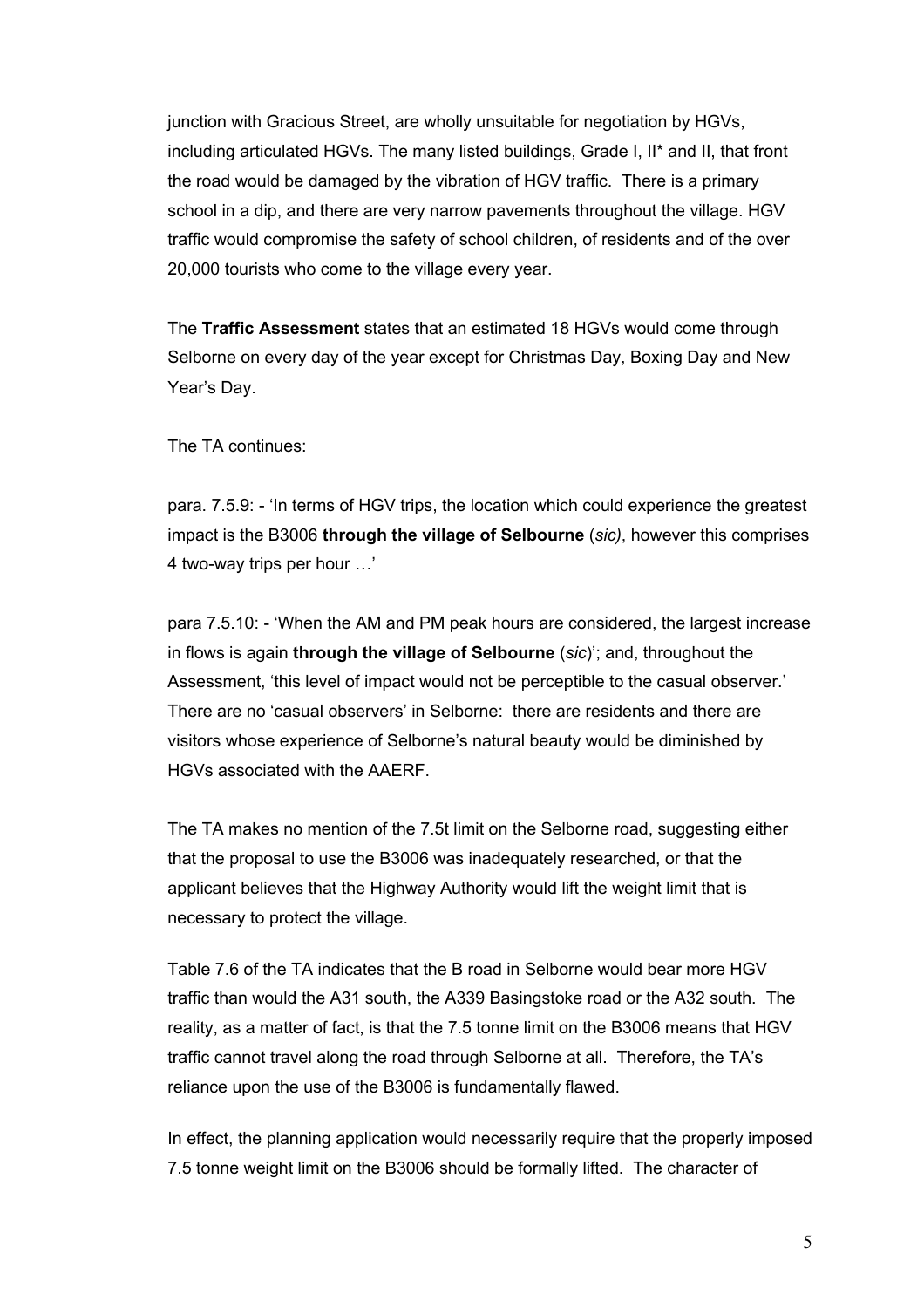Selborne would be demonstrably harmed, to the detriment of the quality of life of its residents and to the clear detriment of the experience of the thousands of national and international visitors who visit the village every year.

The 7.5 tonne limit is of positive assistance to the conservation and enhancement of the natural beauty, wildlife and cultural heritage of Selborne, and helps to provide the public with a better opportunity to understand and enjoy its special qualities. Sweep away that 7.5t limit, and a severe gash would be inflicted upon the delivery of the National Park's statutory purposes in the area.

There can be no public benefit in lifting the 7.5 tonne weight restriction.

**Should the application be permitted, Selborne Parish Council would request that a s.106 Legal Agreement be imposed to preclude in perpetuity the use of the B3006 by all HGV traffic associated with the AAERF to ensure compliance with the 7.5t weight limit.**

b) The Planning Statement's assertion, at paragraph 5.3.34, that a Transport Assessment has demonstrated that 'the AAERF would not have an unacceptable effect on the local or strategic highways network' is risible. On the evidence, that assertion demonstrates that the applicant does not understand the local highways network, and does not understand Selborne and the needs of its residents, its businesses and its tourists.

## **3. Other Matters**

a) The Planning Statement states (4.3.2.) that the development is for the purpose of meeting the wider need for energy recovery capacity within the Hampshire and the surrounding waste planning authorities as a whole. Energy produced is to go into the National Grid and the development is to serve the whole of the South East. So, there will be tremendous pressure on the road network serving the site. The A31 is inadequate for this: it simply isn't big enough to cope with the amount of HGV traffic coming and going from the whole of the South East. The road is congested already at rush hour times and Farnham and Alton are bottlenecks. There is a history of accidents, particularly near the 'Hen and Chicken' pub, close to the site.